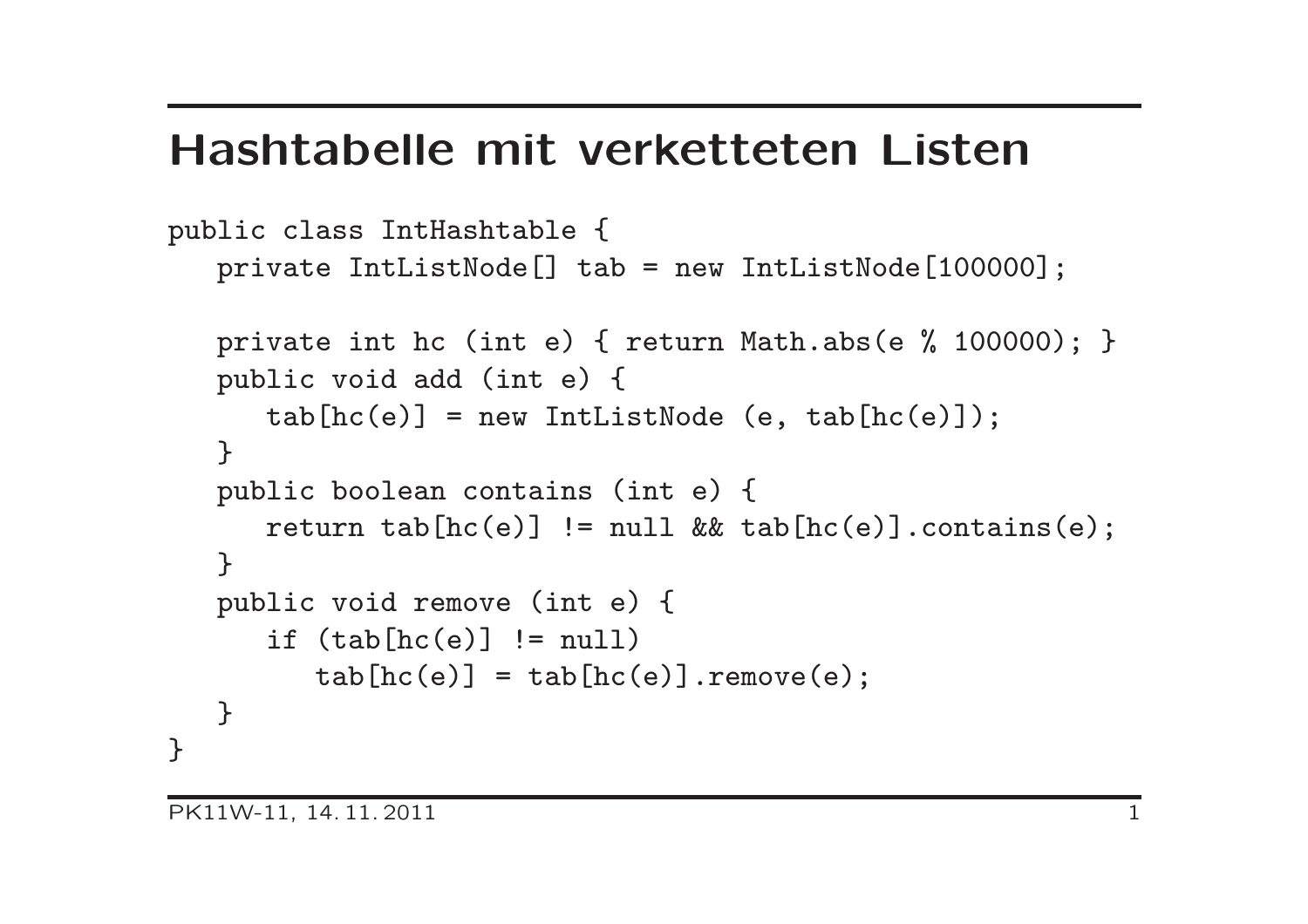```
public static void mergesort (int[] elems) {
   if (elems.length > 1) {
      int[] left = new int[elems.length / 2];
      for (int i=0; i < left.length; i++)
         left[i] = elements[i];mergesort(left);
      int[] right = new int[elems.length - left.length];
      for (int i=0; i < right.length; i++)right[i] = elems[left.length + i];
      mergesort(right);
      for (int i=0, 1=0, r=0; i < elems.length; i++)
         if (r \geq r) right. length ||(l < left.length && left[l] <= right[r]))
            elems[i] = left[1++];else
            elems[i] = right[r++];
   }
}
```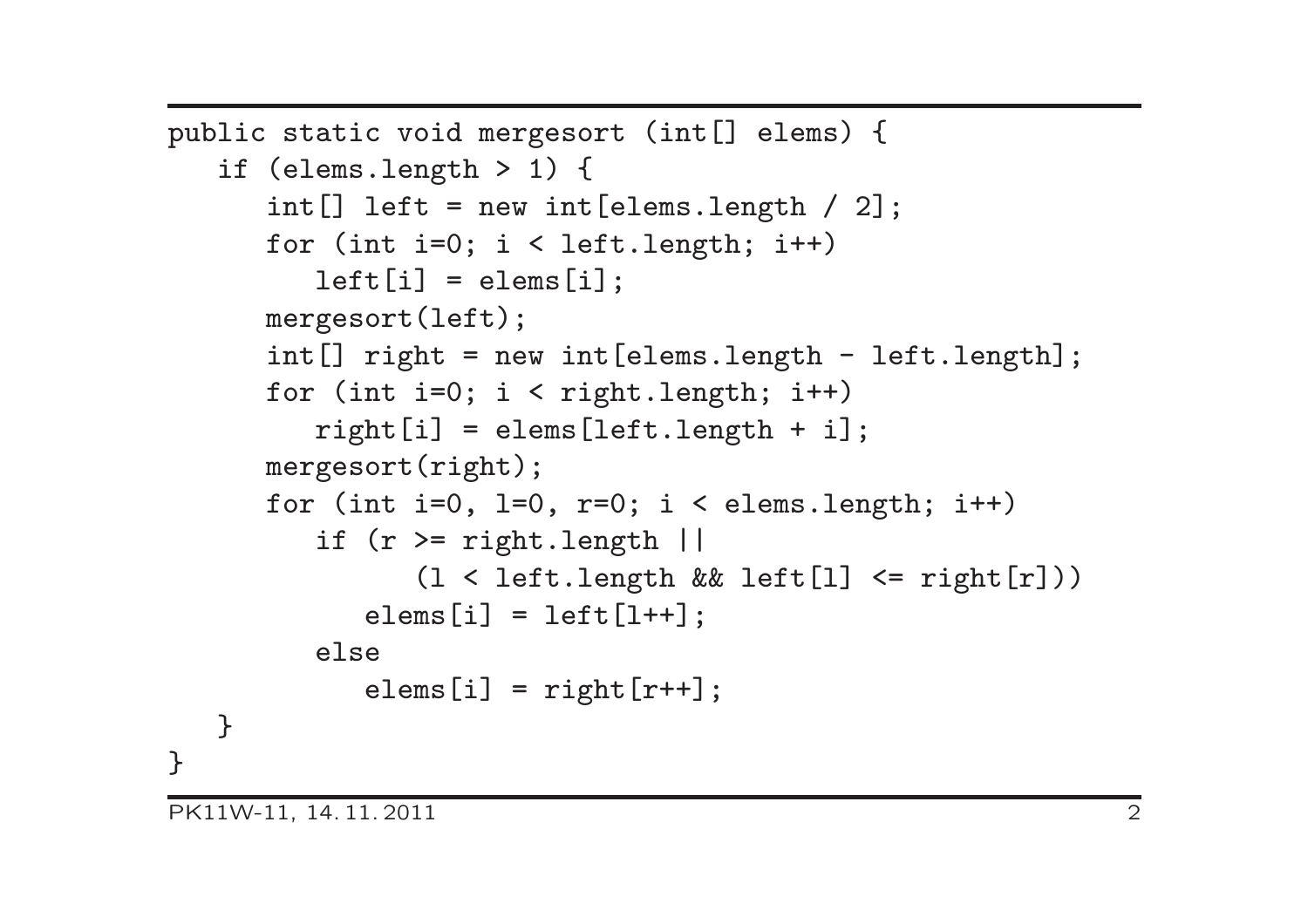# Teile und Herrsche

erfordert Kreativität:

• Lösungsansatz suchen

(auf bewährte Techniken zurückgreifen)

- Voraussetzungen für Lösungsansatz erfüllen
- wenn nicht erfüllbar, dann zurück zum Anfang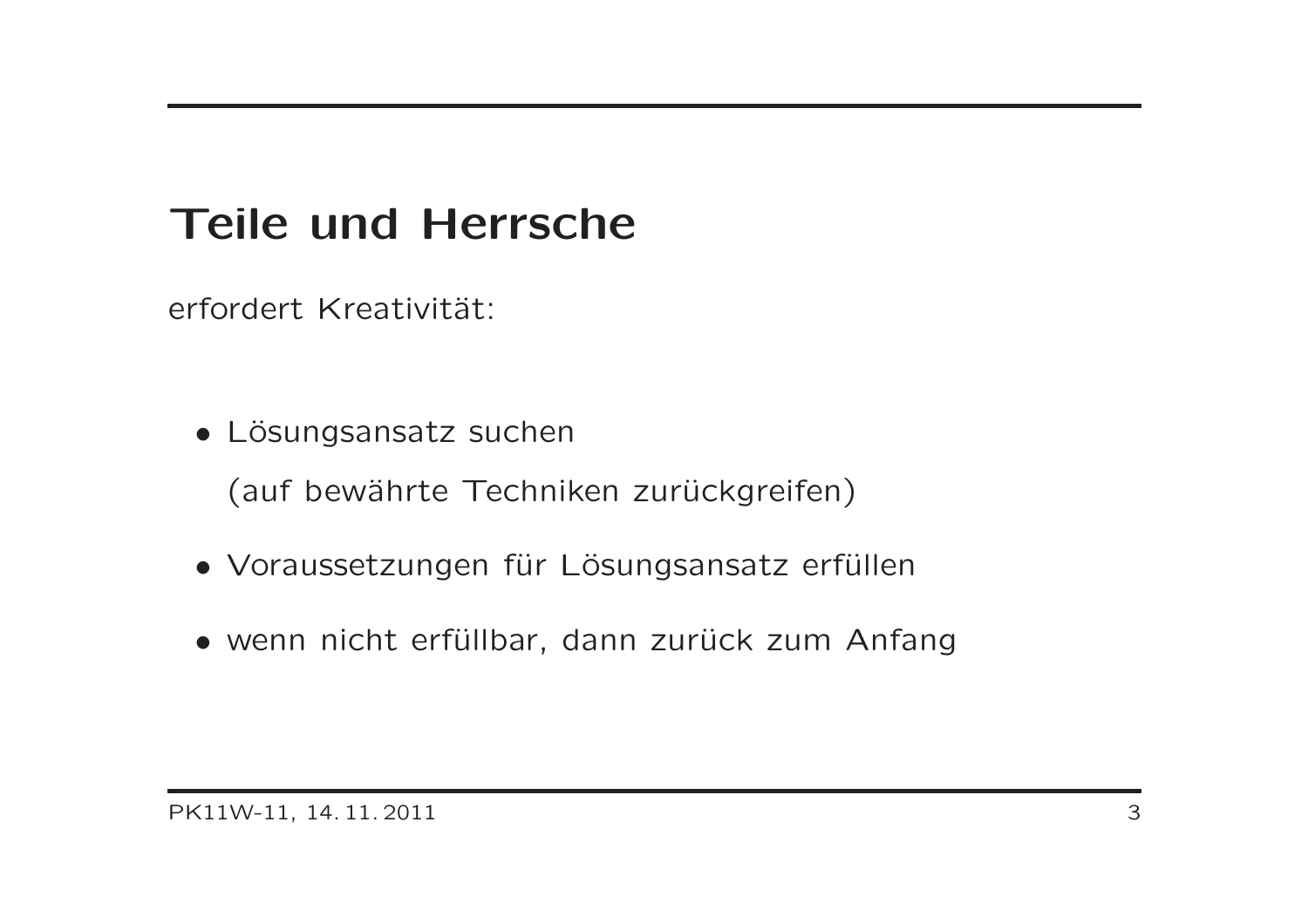```
public static void quicksort (int[] elems) {
    quicksort (elems, 0, elems.length - 1);
}
```

```
private static void quicksort (int[] elems, int l, int r) {
    int i=1, j=r, pivot=elements[(1+r)/2];
    while (i \le j) {
         while (elems[i] < pivot) i++;
         while (pivot \leq elems[j]) j--;
         if (i \leq j) {
             int h = elems[i];\text{elems}[i++] = \text{elems}[j];\text{elems}[j--] = h;}
    \mathcal{L}if (l < i-1) quicksort (elems, l, i-1);
    if (i < r) quicksort (elems, i, r);
}
```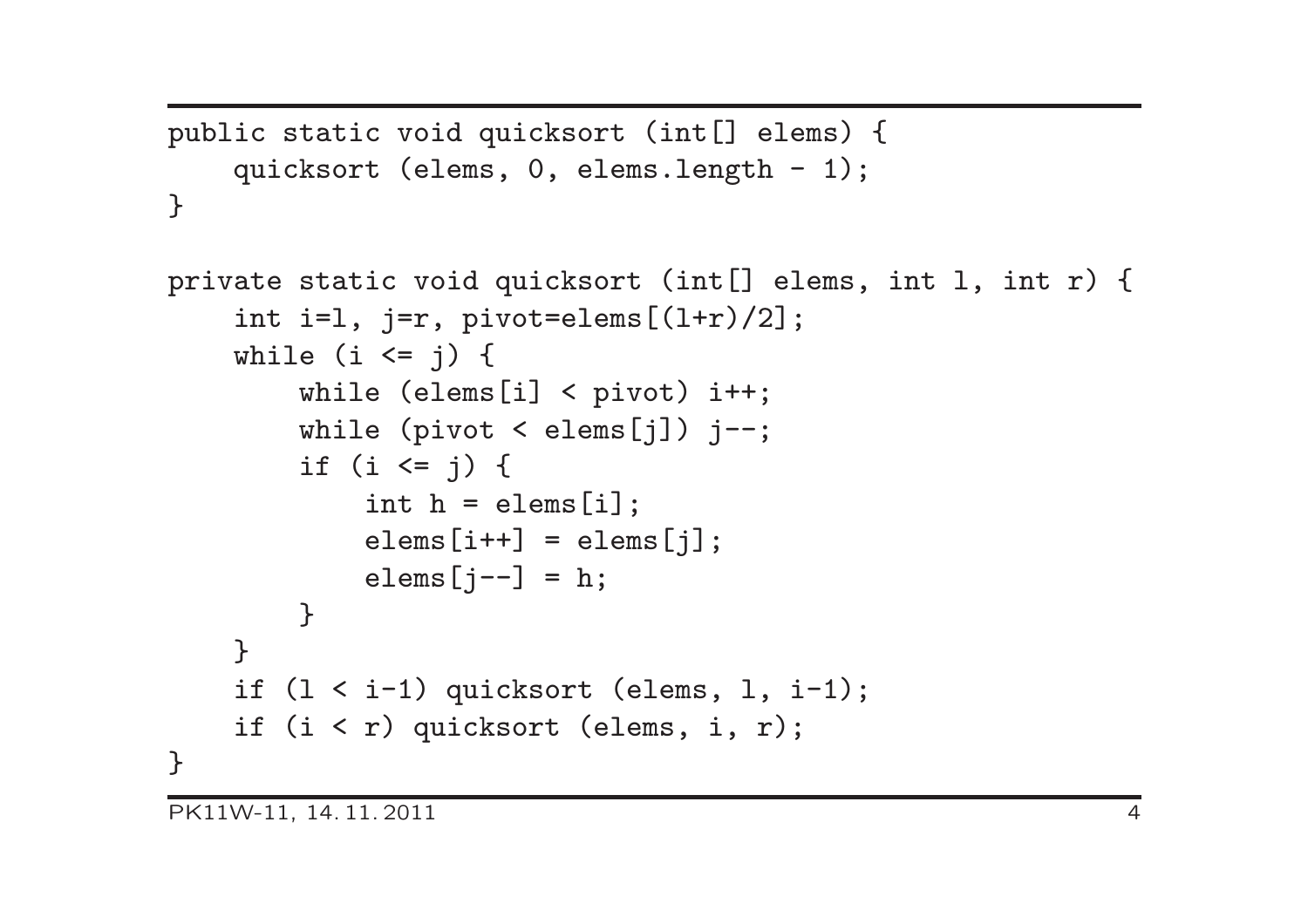# Quicksort: Pragmatische Sichtweise

- zeitlicher Aufwand: durchschnittlich:  $O(n \cdot log(n))$ maximal:  $O(n^2)$
- kleine konstante Faktoren (meist schneller als Mergesort)
- maximaler Aufwand sehr unwahrscheinlich
- Auswahl des Pivot-Elements entscheidend
- in-place-Sortierverfahren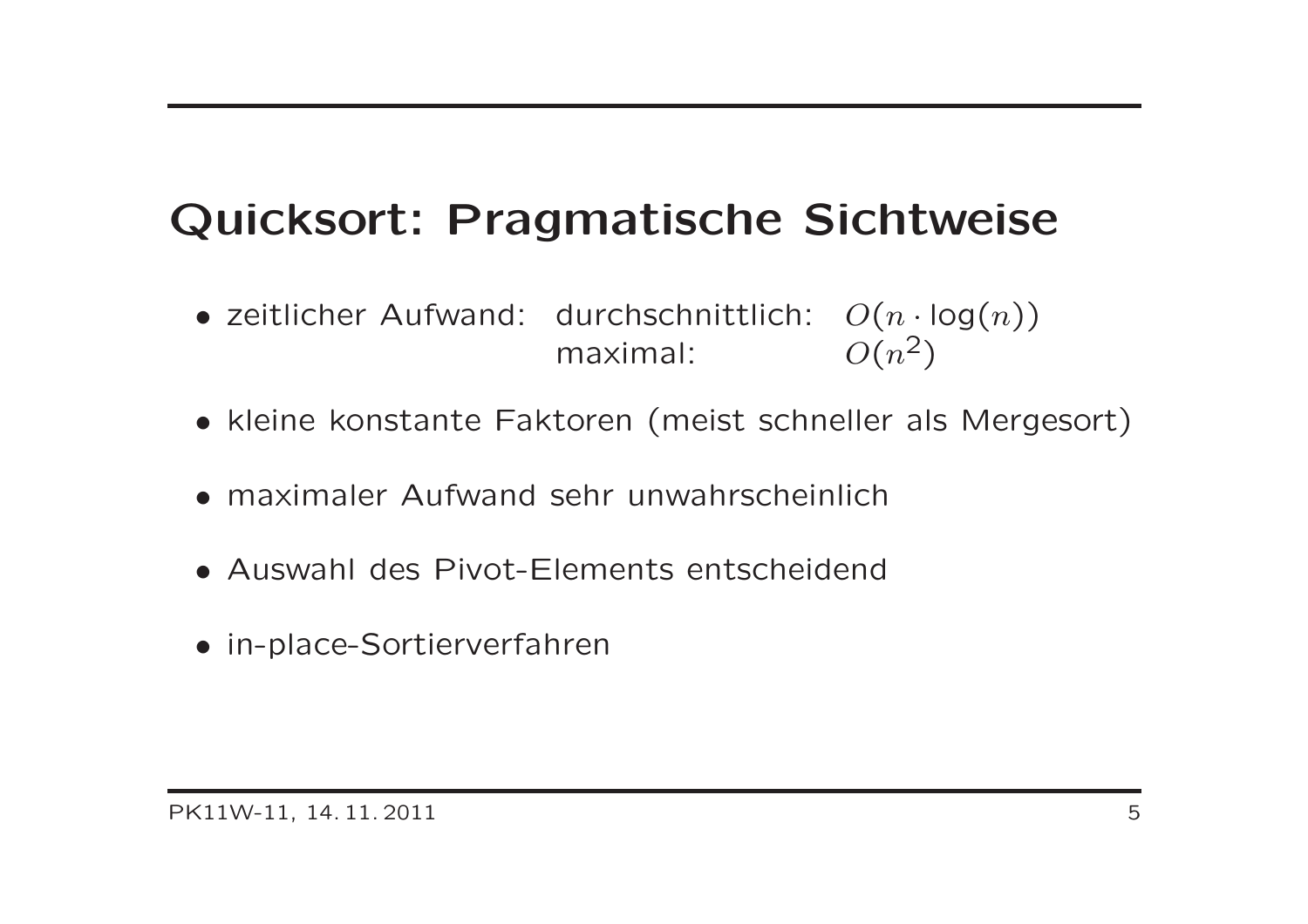## Automatisiertes Zahlenraten

```
public static int versuche (int max) {
    UnbekannteZahl zuErraten = new UnbekannteZahl(max);
    int i = 0;
    int j = max - 1;
    for (int anzahl = 1; ; anzahl++) {
        int k = (i + j) / 2; // k = i + ((j - i) / 2)if (zuErraten.kleiner(k)) {
            j = k - 1;} else if (zuErraten.gleich(k)) {
            return anzahl;
        } else {
            i = k + 1;}
    }
}
```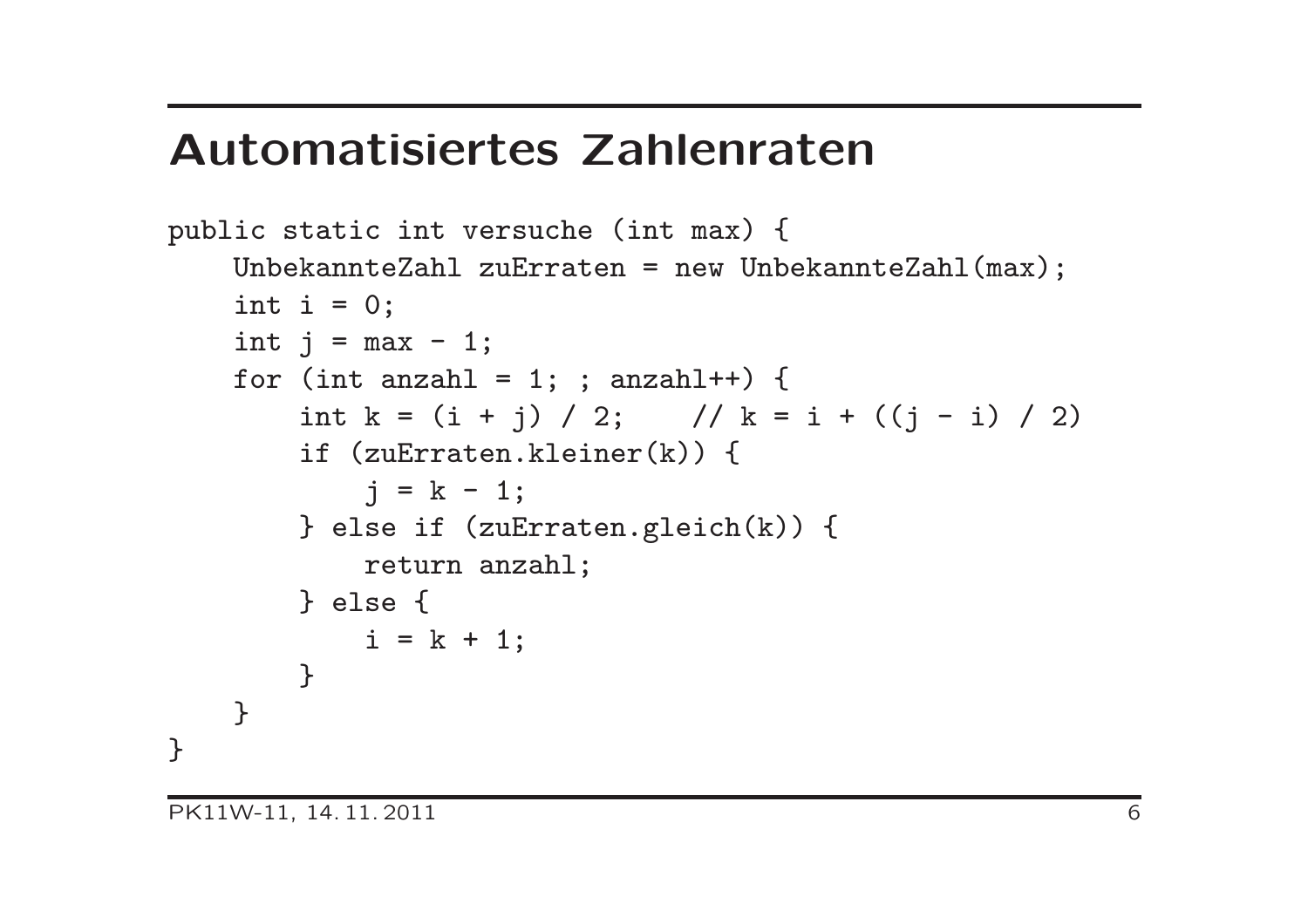## **Binäre Suche**

```
public static int index (int x, int[] elems) {
    int i = 0;
    int j = elems.length - 1;
    while (i \leq j) {
        int k = (i + j) / 2;if (x < \text{elements}[k]) {
            j = k - 1;} else if (x == elems[k]) {
            return k;
        } else {
            i = k + 1;}
    }
    return -1;
}
```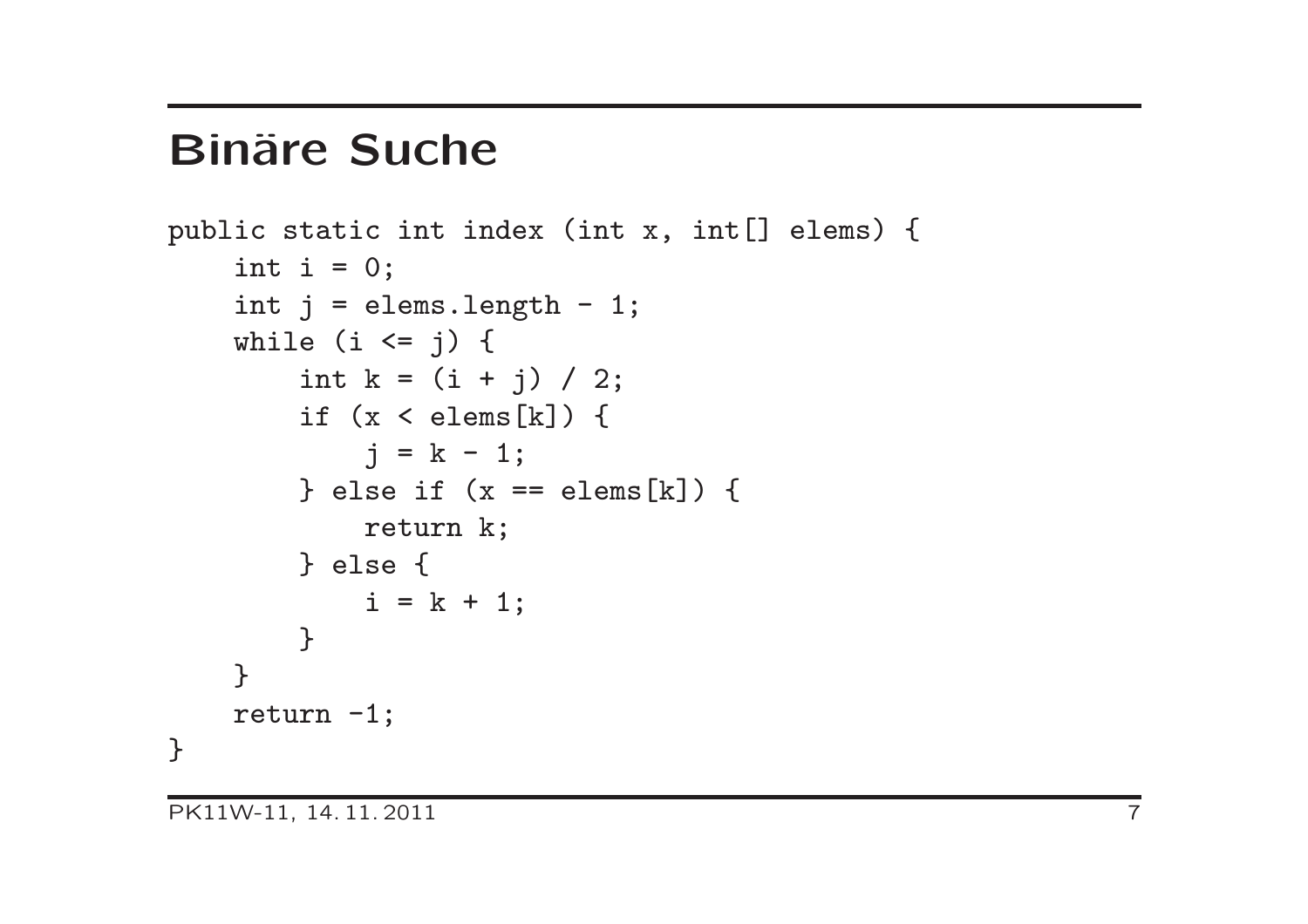#### Generizität – Liste für beliebige Typen

```
public class GenList<A> {
    private ListNode<A> head = null;
    public void add (A elem) {
        head = new ListNode<A> (elem, head);
    }
    public boolean contains (A elem) {
        return head != null && head.contains(elem);
    }
    public void remove (A elem) {
        if (head != null)
            head = head.remove(elem);
    }
}
```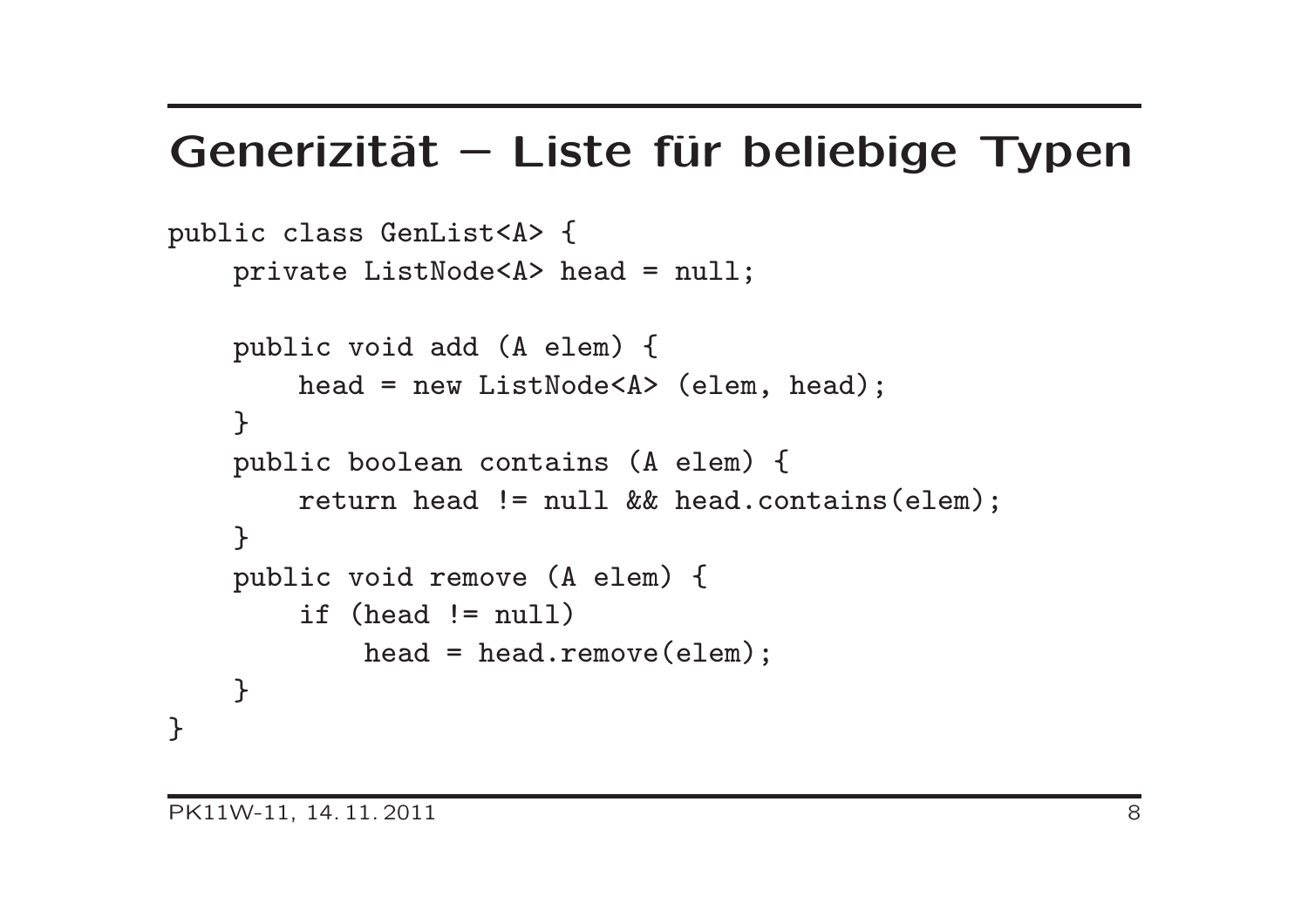```
class ListNode<A> {
    private A elem;
    private ListNode<A> next;
    ListNode (A e, ListNode<A> n) { elem = e; next = n; }
    boolean contains (A e) {
        return e.equals(elem) ||
               (next!=null && next.contains(e));
    \mathcal{F}ListNode<A> remove (A e) {
        if (e.equals(elem))
            return next;
        else if (next != null)
            next = next.remove(e);return this;
    }
}
```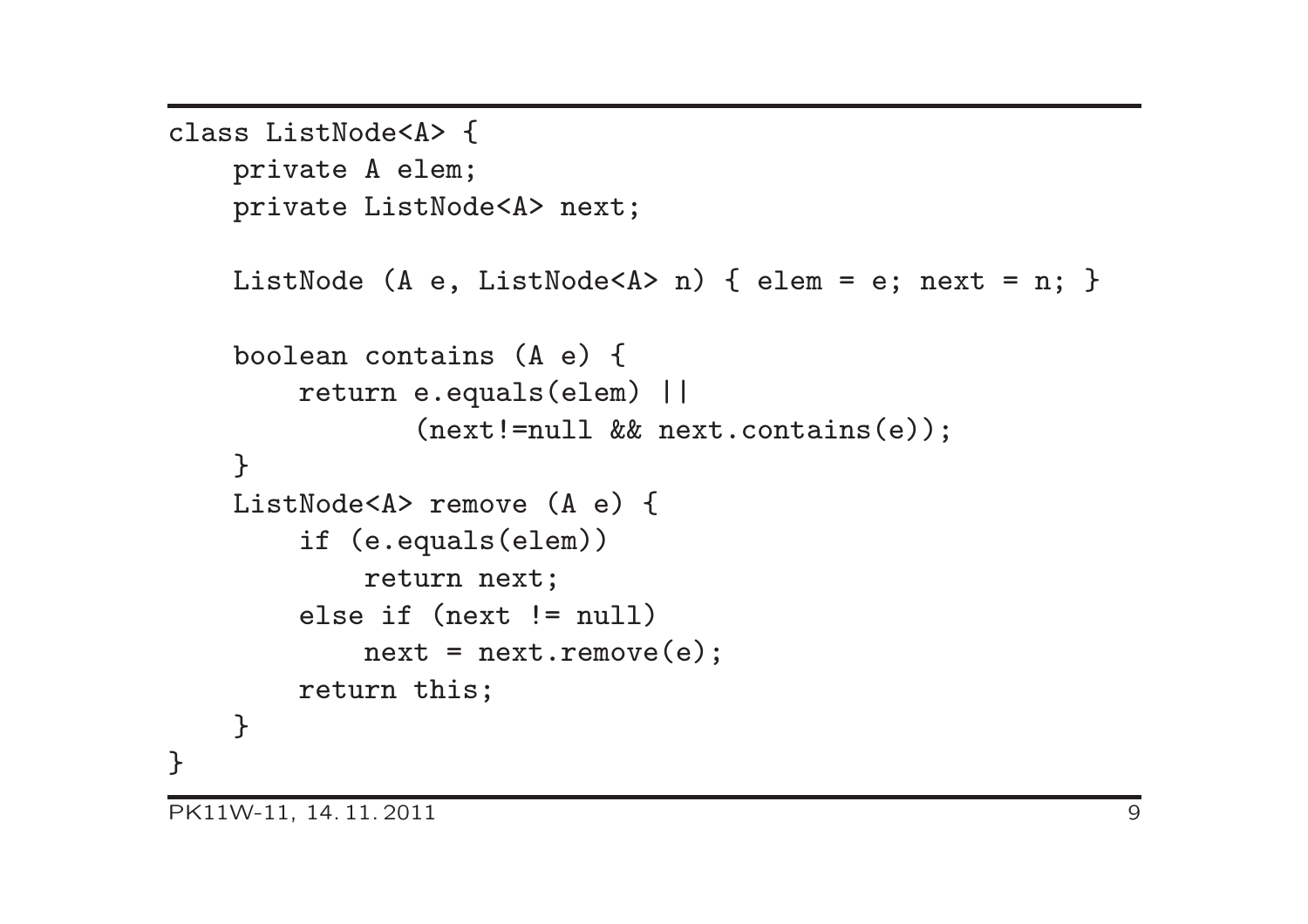## Anwendungsbeispiel

```
public class Student {
    private int mnr;
    ...
    public boolean equals (Object that) {
       return this.getClass() == that.getClass()
              && mnr==((Student)that).mnr;
    }
}
    GenList<Student> list = new GenList<Student>();
```

```
list.add (new Student());
```